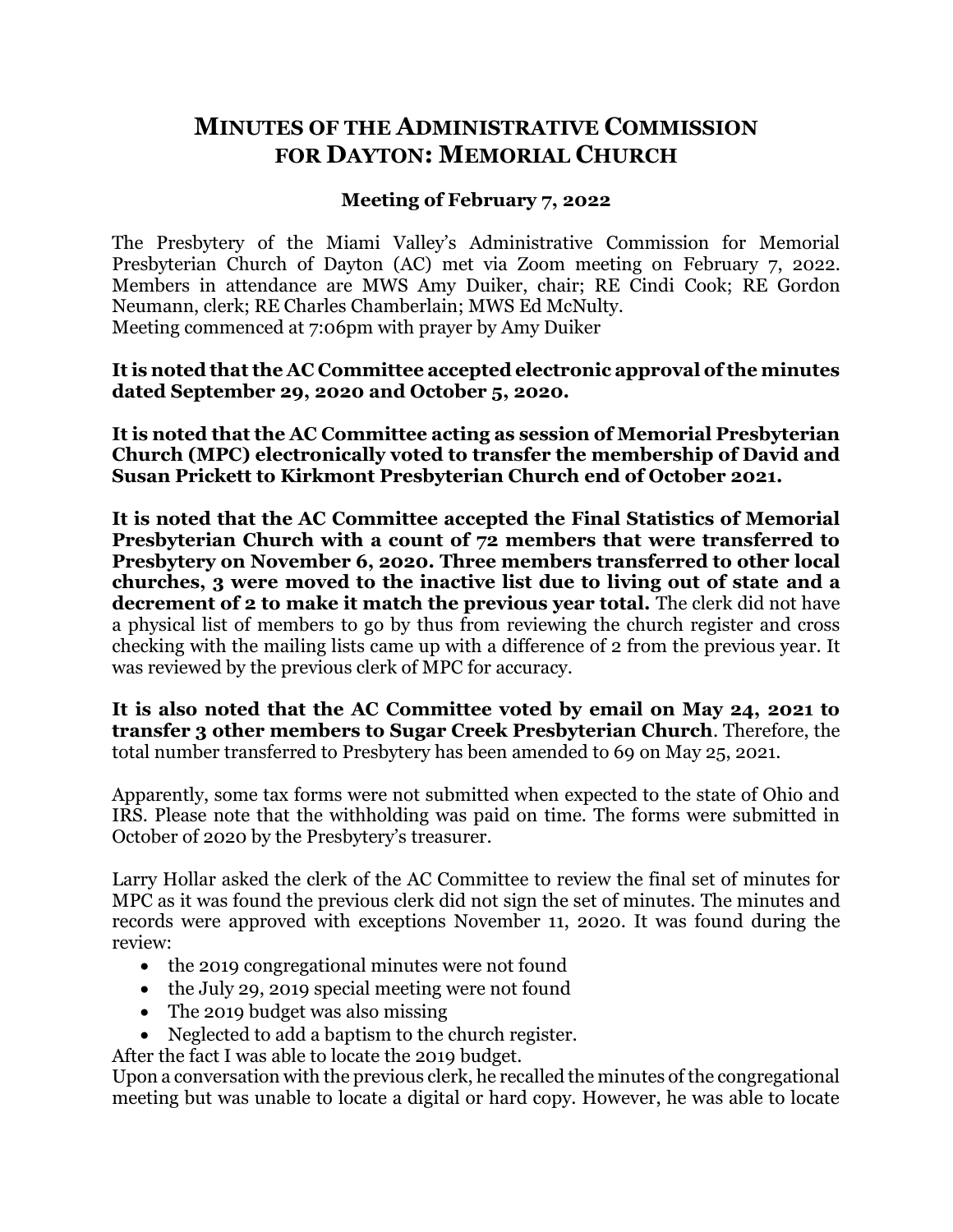the minutes of July 29, 2019. I added the budget and minutes of the meeting to the minutes book.

The church's records have been boxed up and made its way to Presbyterian Historical Society in Philadelphia PA around July 2021

Contact was made to the relatives of the Schilling family who sponsored the commissioning of a painting that hangs in the narthex. With the church being sold, the relatives did indeed pick up the painting in early November 2021

As you may recall there were several outstanding loans attached to MPC. The Comment on PILP accepting our documentation that the #78 and #99 grants/loans were paid in full circa January 1988. PILP confirms given our documentation. There was a third loan of \$2400 with an original date of October 10, 1945. Inquiring on additional details from PILP they have an index card that says: "land sale. Site fund." We also heard this via email from James G. Rissler President & Chief Executive Officer February 22, 2021:

In researching this grant I have found this differs from the previous grants in a few ways. It appears this was for the land and not to construct a building, four years prior to requesting funds to construct a building. As such, this grant was most likely issued to the Presbytery (for the benefit of what became Memorial PC) rather than to the church. This would explain why the grant did not show up on Memorial's internally prepared financial statements. However, the grant is linked to the building for all grantees.

Nothing else was found regarding payoff and we recommend that Presbytery pay the \$2400 to satisfy the loan.

Meeting adjourned at 7:28pm

Gordon Neumann, Clerk

## **FINAL REPORT OF THE ADMINISTRATIVE COMMISSION FOR DAYTON: MEMORIAL CHURCH**

## **February, 2022**

The Presbytery of the Miami Valley's Administrative Commission has completed the tasks to close Memorial Presbyterian Church.

The Administrative Commission (AC) for Dayton Memorial had the task of closing down the church while maintaining that it stays open as it is the offices for the Presbytery of the Miami Valley. With the COVID pandemic, opportunities of finding usage of the building in a spiritual sense is taking longer than might normally occur. It is suggested that the AC not vote to dissolve and finish tasks except for dissolving the church, thus allowing presbytery more time to find spiritual usage of the building and grounds. Therefore, the AC will not use the authorization that presbytery gave us to dissolve and return that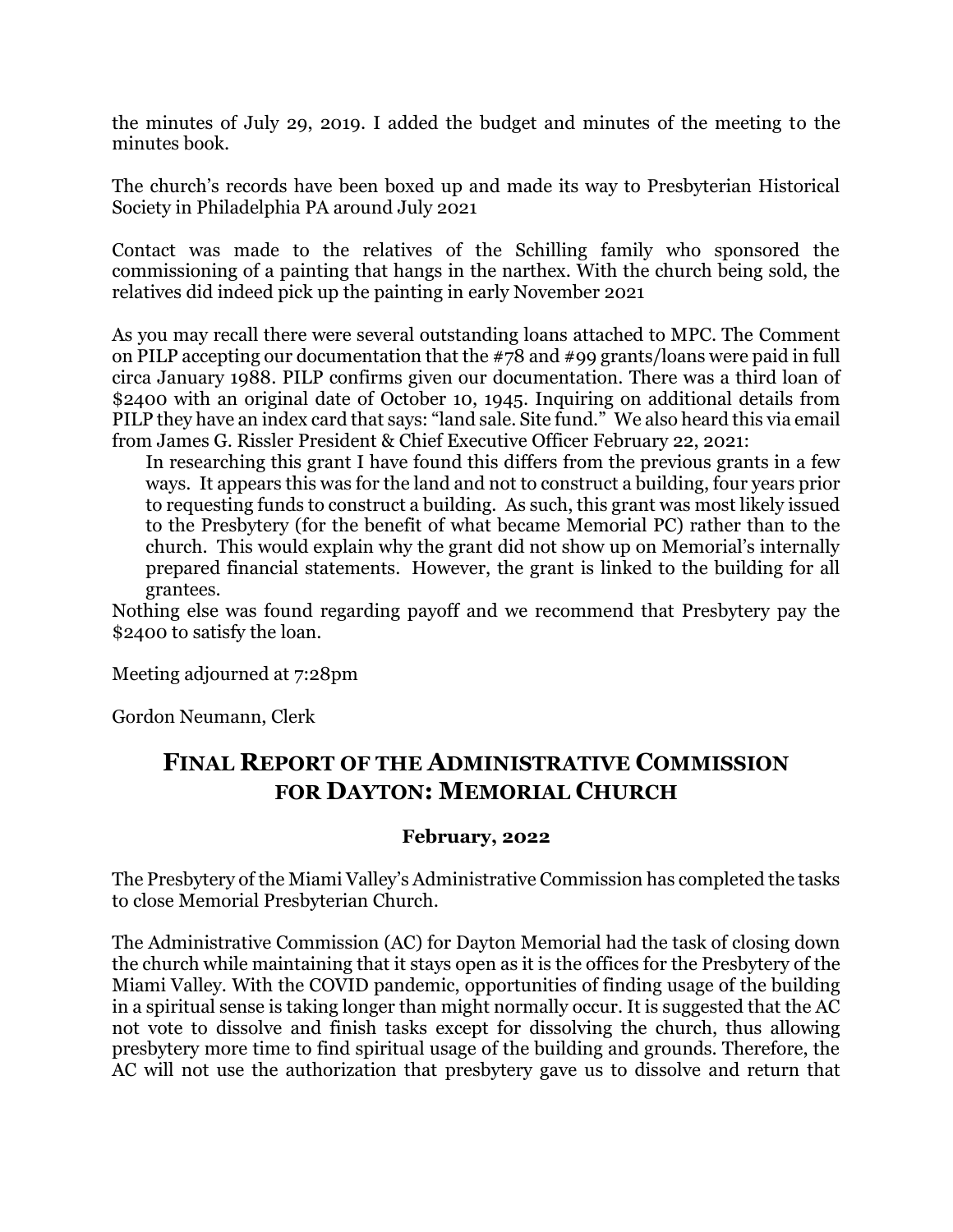authority to the Presbytery of the Miami Valley. The task of filing the necessary public notices is also returned to presbytery.

The history of the church was quite old as it started back in the mid 1800's after the civil war. Many of its historical documents that were found were from the 19<sup>th</sup> century. The oldest set of session minutes and other church groups minutes have been shipped to Presbyterian Historical Society with a couple more boxes marked to be shipped in due course. Included in the records, were details regarding a painting that was given to the congregation by the Schilling family back in 1976. With some assistance we were able to reach out to surviving family members who took ownership of the painting in November of 2021.

Letters were sent out to current members encouraging them to seek other nearby churches. 2020 giving statements were also sent out to those of record.

It was reported by PILP that some loans/grants were still outstanding. Digging through an incredible set of financial records and many annual meeting minutes it was found those loans/grants were actually paid in 1988. There is one PILP loan: 84001003 in 1945 for \$2,400 where we could not find any reference to the existence of this loan in the churches financial or session records. This information was forwarded to us from PCUSA when we inquired about it:

In researching this grant I have found this differs from the previous grants in a few ways. It appears this was for the land and not to construct a building, four years prior to requesting funds to construct a building. As such, this grant was most likely issued to the Presbytery (for the benefit of what became Memorial PC) rather than to the church. This would explain why the grant did not show up on Memorial's internally prepared financial statements. However, the grant is linked to the building for all grantees.

It is our recommendation that Presbytery pay the \$2400 to satisfy the loan.

We worked with the presbytery's treasurer to make sure all tax forms were filed and arranged with presbytery to pick up ongoing payments of utilities and insurance for the building.

Session minutes and the last congregational meeting minutes were printed off and placed in the latest Session Minutes book as well as the final statistical numbers. The last year session minutes were reviewed and approved with exceptions. We were notified of some recent transfers (May 2021) to Sugar Creek, which changes the numbers being transferred to Presbytery stated clerk to 69 names.

Presbytery sponsored Dayton Memorial building to be an ecumenical host site for volunteers helping with tornado recovery. The Brethren Disaster Ministry as well as other members of congregations throughout the presbytery helped to make the host site ready.

The property title is in the hands of presbytery to transfer the title to the Presbytery of the Miami Valley. It is expected that presbytery will end the corporation status with Ohio